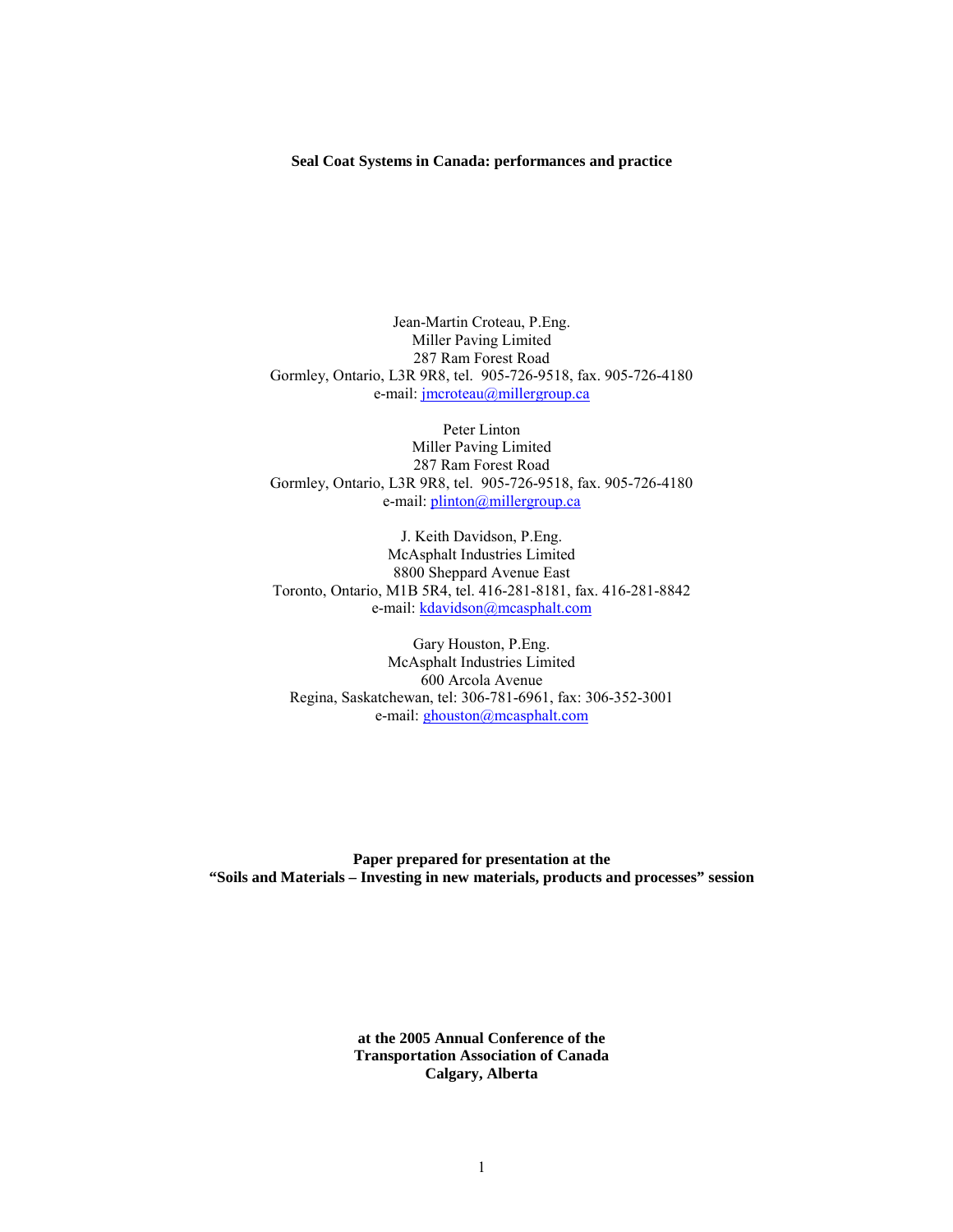### **ABSTRACT**

Seal coat systems have been used in Canada and other countries for many decades. In fact, the development of the seal coat system is closely associated with the increased usage of the automobile as a means of transportation at the turn of the  $20<sup>th</sup>$  century. Today it is the most common type of roadway surfacing in Canada.

Seal coat is a thin wearing course made of superimposed layers of aggregate and bituminous binder. This type of treatment may be used to restore the surface characteristics of existing worn out roadway or to waterproof and preserve an existing roadway. They may be applied onto an existing bound material or an unbound road base.

This type of treatment forms an impervious thin overlay over an existing bound or unbound surface. Seal coat systems may be divided into two families of treatments: the *chip seal system* and *graded seal systems.* Chip seals combine the application of a layer of calibrated chips onto a layer of a cationic rapid setting bitumen emulsion while the graded seals are systems that combine the application of a dense graded or gap graded aggregate onto a layer of anionic high float type bitumen emulsion. Each system may be applied as a single application or a multiple application. Seal coat systems may be applied at spread rates that range from 14 kg/m<sup>2</sup> for a single chip seal applied onto an existing bituminous surface to 40 kg/m<sup>2</sup> for a double high float seal treatment applied onto an unbound granular base.

Many parameters such as the traffic and the existing surface conditions must be taken into account in the design of a specific seal coat system for a given roadway. Field adjustments are also very important; field conditions such as ambient temperature, the time of the year, the sun/cloud conditions must be taken into account as well. The success of this type of treatment is not only associated with the selection of an optimal design but also with the close attention to the local conditions during the field application.

This paper presents an overview of the seal coating technologies and a discussion on the state of the practice including, design practices, construction procedures of these surface treatments in Canada and abroad. In addition, the paper introduces new concepts related to the selection of seal coating systems as well as the emerging chip sealing systems now available in North America.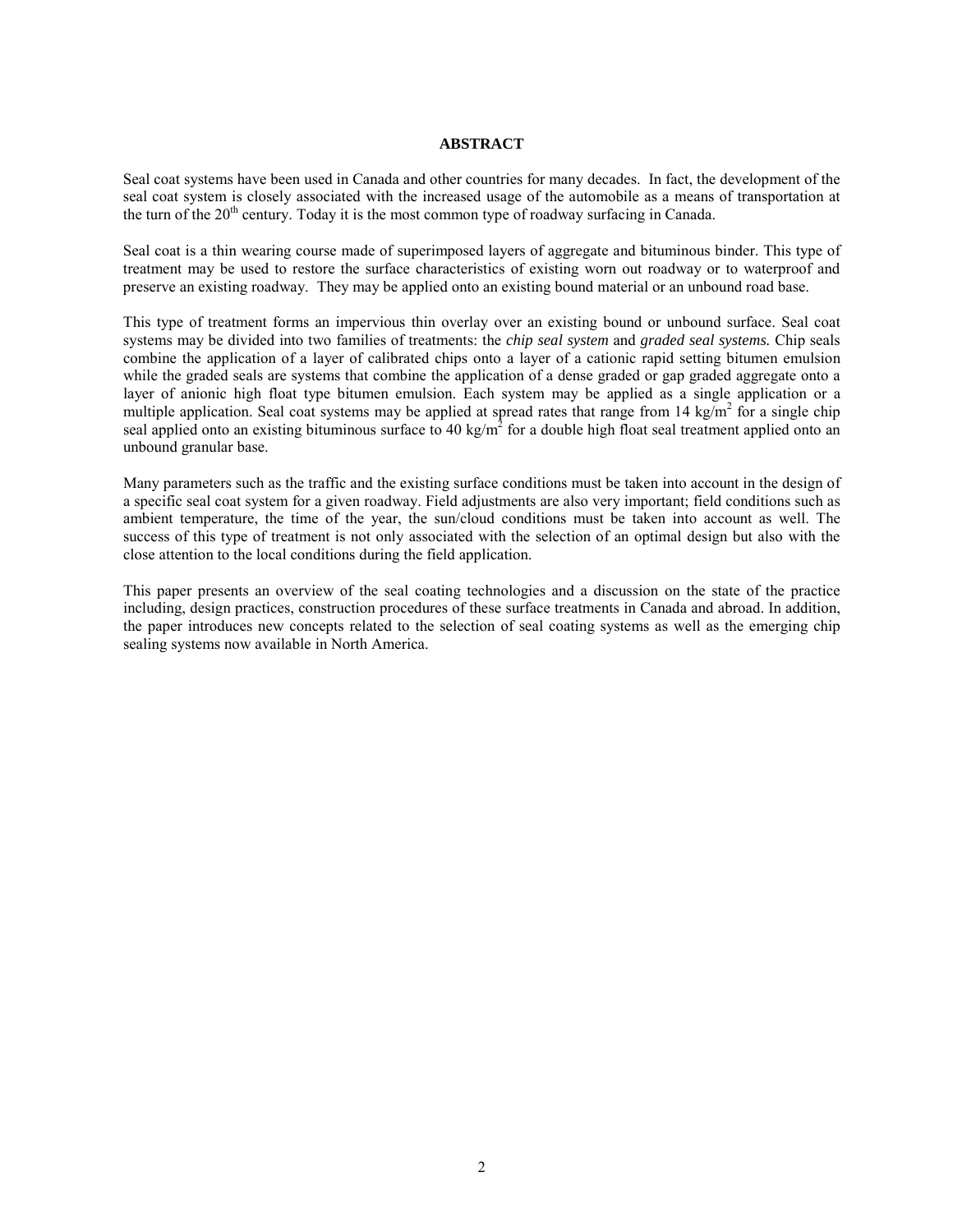## **CONCEPTS**

Surface treatments consisting of superimposed layers of bituminous binder and cover aggregate have been used for many decades. For the purpose of this paper, this type of treatment is referred to as seal coating. The development of seal coating systems is closely associated with the increased usage of the automobile as a means of transportation. Today, this is the most common type of surfacing system in Canada. It is estimated that approximately 40 million square meters of this treatment is placed every year in Canada. The usage of this type of treatment varies greatly from one province to another in Canada. This paper presents an overview of the systems available in North America and abroad, and a discussion on the state of the practice including, design practices, construction procedures and the performance of these surface treatments.

### **Definitions**

Unfortunately, there is still no universally accepted nomenclature for this type of treatment of the surface of a roadway. In Canada and the United States, it is often referred to as *seal coats, chip seals* or simply *surface treatment*. In the United Kingdom, the term *surface dressing* is used. In Australia, the successive application of bituminous binder and cover aggregate is referred to as *sprayed sealing*. In South Africa, it is called *surfacing seals.* As indicated above, for the purpose of this paper the expression *seal coating* is used to designate the different families of processes that may be associated with the superimposed layers of bituminous binder and cover aggregates.

#### **Reasons for seal coating roadways**

This type of treatment may be used for the purpose of restoring the surface characteristics of roadway, texture and friction, as a preservation treatment, to stop ingress of water and oxidation of bituminous surfacing, or as a surfacing sealing system applied on top of a consolidated unbounded base material. However, it should be noted that seal coating systems do not have the ability to correct the profile of a roadway or the ability to strengthen the roadway structure.

*Texture and friction:* The texture and the friction properties of surfaces are dependent on the nature of the aggregate mosaic at the surface of the roadway. The aggregate mosaic is a function of both, the micro-texture and macro-texture of the surface of the road. The micro-texture is the texture of the aggregate, while the macro-texture is the overall texture of the surface. The micro-texture provides friction at all speeds, while the macro-texture provides surface drainage and it contributes to friction at higher speeds. Seal coating systems using a carefully selected aggregate can provide both micro-texture and macro-texture.

*Ingress of water:* Seal coating systems may be used to cover and protect the existing structure against the damage caused by the atmospheric elements. The membrane like binder can be effective in sealing binder-lean or oxidized surfaces as well as sealing minor non active cracks. As for any other preventive maintenance treatment, if applied before the appearance of any major structural deficiencies, seal coating systems will preserve the integrity of the roadway structure, delaying the requirements for major repairs, thus contributing to prolonging the life of the roadway.

*Surfacing system:* Seal coating of granular base material is a common practice in Canada. It is a cost effective surfacing system for low volume roads. Low volume roads often consist of layers of granular material placed on top of frost susceptible roadbed soils. Distortion caused by the differential frost heaving actions is common for this type of structure. Seal coating surfacing systems have membrane-like mechanical properties, which provide them with the ability to follow moderate distortion induced by differential frost heaving.

### **TYPE OF SEAL COATING SYSTEMS**

Seal coating systems may be separated into two main families of systems: the one-sized aggregate systems are referred to as *chip seals* and the graded-aggregate systems are referred to as *graded seals.* Within each of these families of systems there are several types of systems that vary according to the number of layers of aggregate and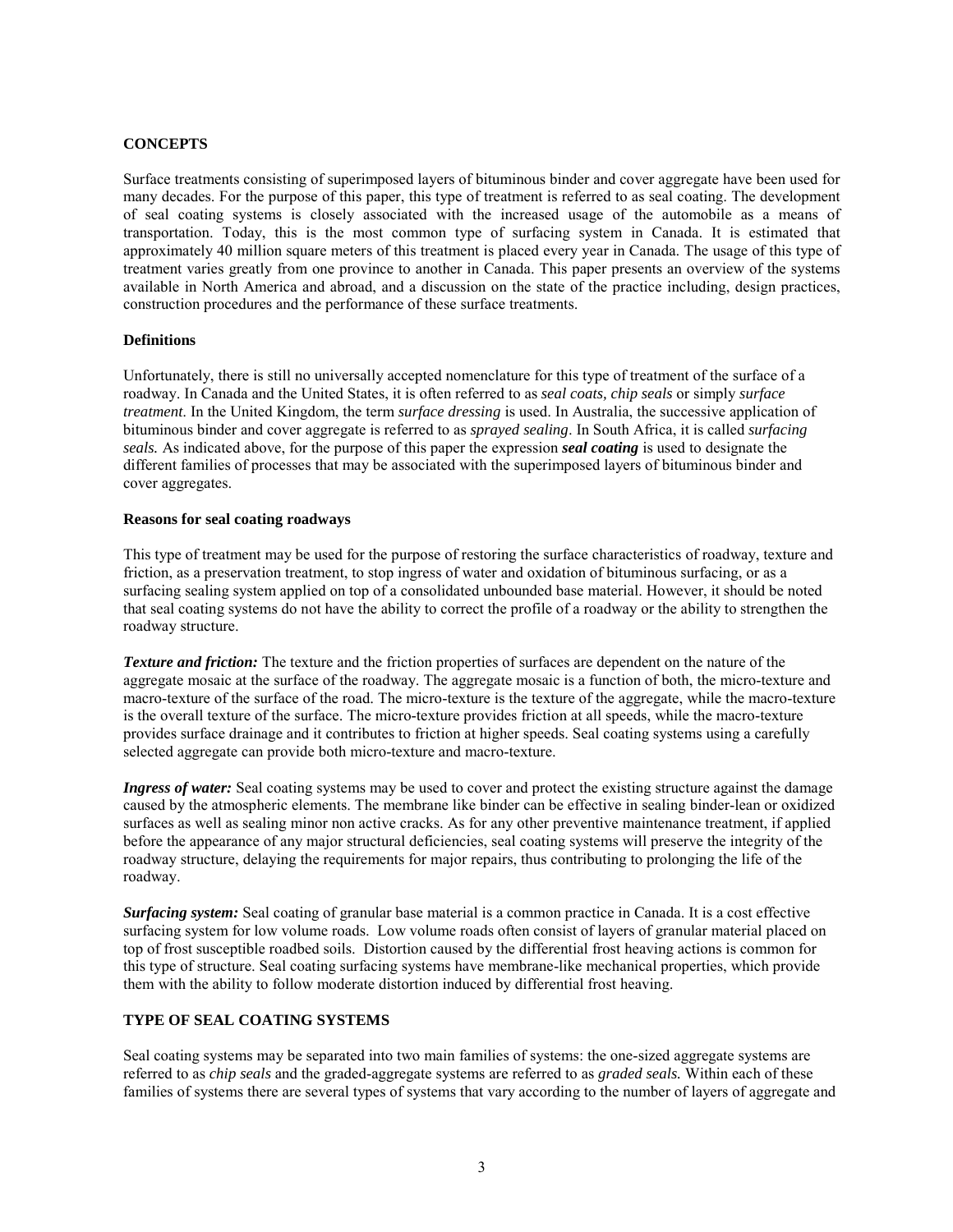binder. There are the single type systems which consist of a single application of binder and aggregate and there are the multiple systems which consist of one or many applications of binder and aggregate. Table 1 summarizes the type of systems available within each family of seal coating systems.

| <b>Type of application</b>      | <b>Seal coating systems</b>                                                                                                                                           |                      |
|---------------------------------|-----------------------------------------------------------------------------------------------------------------------------------------------------------------------|----------------------|
|                                 | <b>Chipping</b>                                                                                                                                                       | Graded-aggregate     |
| Single application system       | - Single chip seal                                                                                                                                                    | - Single graded seal |
| Multiple application systems    | - Double chip seal<br>- Triple chip seal<br>- Racked-in chip seal<br>- Sandwich seal<br>- Sandwich seal double chipping<br>- Inverted double chip seal<br>- Cape seal | - Double graded seal |
| Proprietary application systems | - Fibre/geotextile reinforced seal<br>coating systems                                                                                                                 |                      |

**Table 1** – Type of seal coating systems available in Canada and abroad

*Single application systems:* The single application system consists of a single application of binder followed by a single application of cover aggregate. It is referred to as *single chip seals* when a single size aggregate is used. Most single chip seals are placed on existing bound substrate. Single chip seals are usually sufficiently robust for many situations. *Single graded seals* may be used as a surfacing system on top of consolidated granular material or an existing bound substrate. However, the usage of this type of system has greatly diminished in certain part of Canada over the last few years. On one hand, single graded seals placed onto bound substrate tend to bleed because of the lack of space within the aggregate matrix, while on the other hand, single application systems placed on top of a granular material are usually not robust enough to withstand traffic even for low volume roads. Single application systems may be used as temporary measure to protect the structure from weather damage and site traffic during construction. They are also used as curing sealant for cement treated granular material.

*Double seals:* Double seals have two layers of aggregate and two applications of binder, the second layer of binder being placed between the two layers of aggregate. The double chip seals and the double graded seals are quite different from one another not only from the aggregate perspective but also from the binder application and the placement method. Double graded seals may be described as two singles seals applied independently on one another. In the case of the double chip seals, the two layers of binders and aggregates are designed as a system not as individual layers applied on top of one another as it is the case with the double graded seal. Double graded seals are applied on consolidated unbound granular material. Double chip seals are applied on a wide range of situations ranging from stabilized granular material to high volume roads. Double chip seals produce a marginally lower texture depth than other chip seal treatment using equivalent chipping. They are usually quieter and more robust.

*Triple chip seals:* Triple seals have three layers of aggregate and three applications of binder. The triple chip seals are extremely robust and may be used on a wide range of situations. The largest size chipping is applied as a first layer and it determines the thickness of the treatment. The subsequent layers serve to fill the gaps in between the chippings of the first layer. Similar to double chip seals the triple chip seal has a lower texture than other seal coating systems and they are also quieter. Triple seals are used in the United States.

*Racked-in chip seals:* Racked-in chip seals are also referred to as choke seals. It consists of one heavy layer of binder followed by two layers of cover aggregate. The second layer of chipping is smaller than the first layer and it fills the gaps within the matrix of the first layer of aggregate. The smaller chippings lock the larger chipping in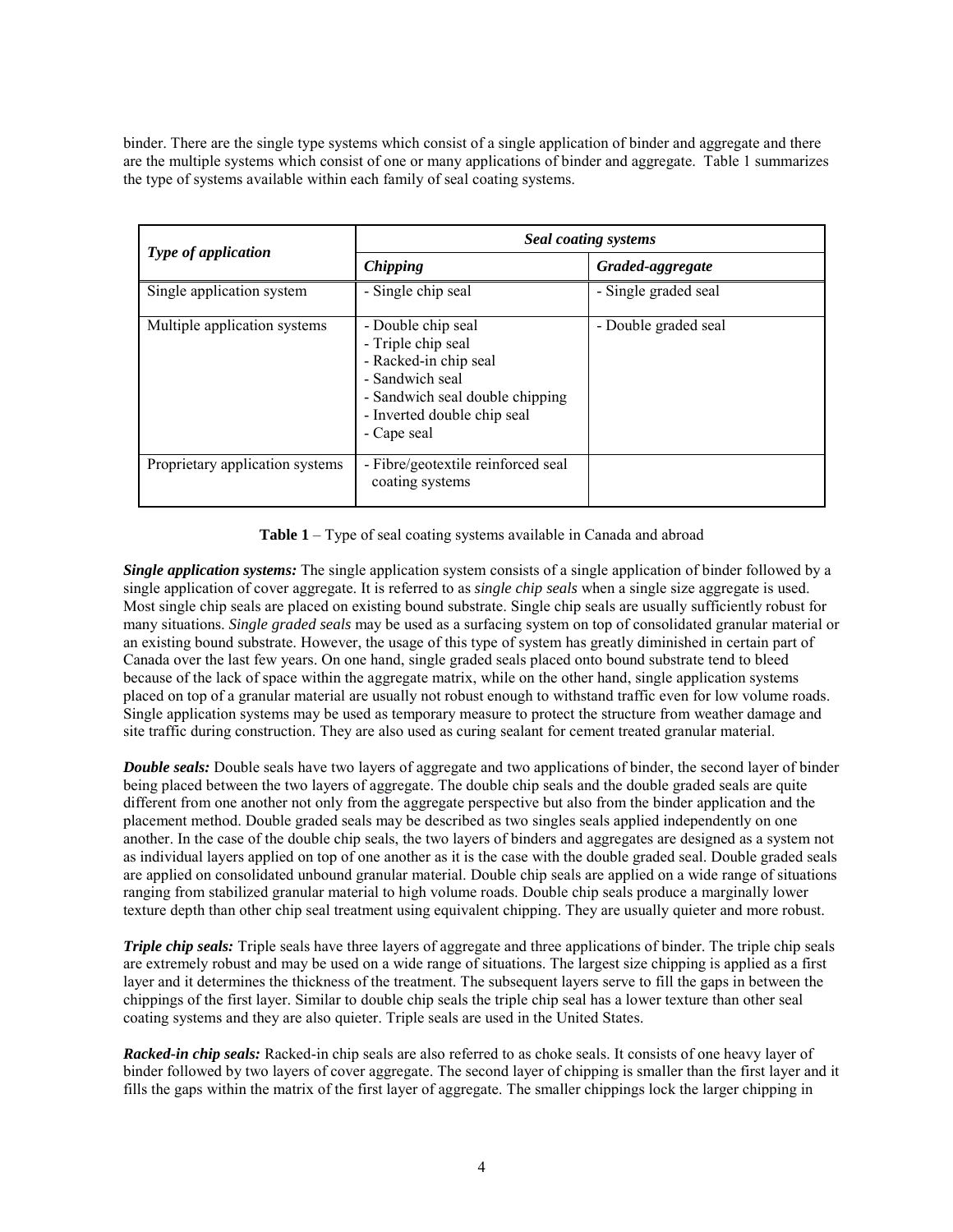position, thereby producing a stable matrix. It is used in Europe and Australia on roadways where traffic is heavy and/or fast.

*Sandwich chip seals:* The Sandwich chip seal system consists of a layer of coarse chippings applied onto the substrate first, then a layer of bituminous emulsion followed by the application of a single fine chipping. Sandwich chip seals are mainly used where the existing substrate is binder rich.

*Sandwich seals double chipping:* Similar to the traditional sandwich chip seals, the sandwich seal double chipping consist of a layer of coarse chippings applied onto the substrate first without any binder followed by the application in this case of a double chip seal with the smaller chipping applied at the top. This type of treatment is used in certain region of France as a treatment for highly heterogeneous substrates.

*Inverted double chip seals:* The inverted double chip seals are also similar to the sandwich seal. They consist of a layer of small chipping applied onto the substrate first without any binder followed by the application of a single coarser chip seal. This treatment is used in the United Kingdom on substrate of variable hardness due to extensive patching.

*Cape seals:* The Cape seal is a system that combines a single chip seal with a fine slurry seal. The slurry seal locks the large chipping in position, thereby producing a stable matrix. It provides a "knobby" type texture with excellent friction properties. Similar to double chip seals, Cape seal may be applied over a wide range of situations and they are usually quieter and more robust than other types of seal coating systems. Cape seals are commonly used because of the colour and the finished surfacing characteristics.

*Fibre/geotextile reinforced seal coating systems:* This type of seal coating system originated in Europe and it has been recently introduced in the United State market. A network of fibre or a geotextile fabric is incorporated within the binder prior to the application of the cover aggregate. This type of seal coating system has enhanced tensile properties, which provides the ability of the system to absorb stresses generated in the roadway surface. It is used on cracked roadways where mitigation of reflective cracking is important. It is often described as a *"stress absorbing membrane"* SAM. It is also used as a SAMI system (stress absorbing membrane interlayer).

## **PARAMETERS TO CONSIDER IN THE SELECTION AND DESIGN OF SEAL COATING SYSTEMS**

The selection of an optimized system may be carried out in four basic steps. The first step is related to an evaluation of the parameters related to the environment and the roadway condition. The second step concerns the selection of the type of seal coat system, including the selection of the aggregate and the binder type. The third step consists of determining the binder spray rate in accordance with the aggregate characteristics. And finally the last step consists of correcting the design binder spray rate in accordance with the localized site conditions and timing of placement.

### **Parameters related to the existing roadway and the environment**

The parameters related to the roadway to be seal coated are related to its location, the existing surface conditions, the traffic counts, the traffic speed, the roadway layout, the substrate hardness and trafficked pathways within the roadway. The parameters related to the environment of the roadway to be seal coated are related to the local climatic conditions, the shade conditions and the timing of placement of the seal coating system.

*Surface conditions:* The evaluation of the surface conditions is critical for the selection of an optimized system. It is an assessment of the dryness/roughness/fatness of the surface and its homogeneity/heterogeneity characteristics. A smooth-rich surface will likely require a different seal coating system or a larger chip compared to a smooth-dry surface. Similarly, the design approach may be different for a smooth-dry surface compared to a rough-dry surface. Moreover, heterogeneous surfaces due to extensive patching may require a different seal coating system compared to homogeneous surfaces.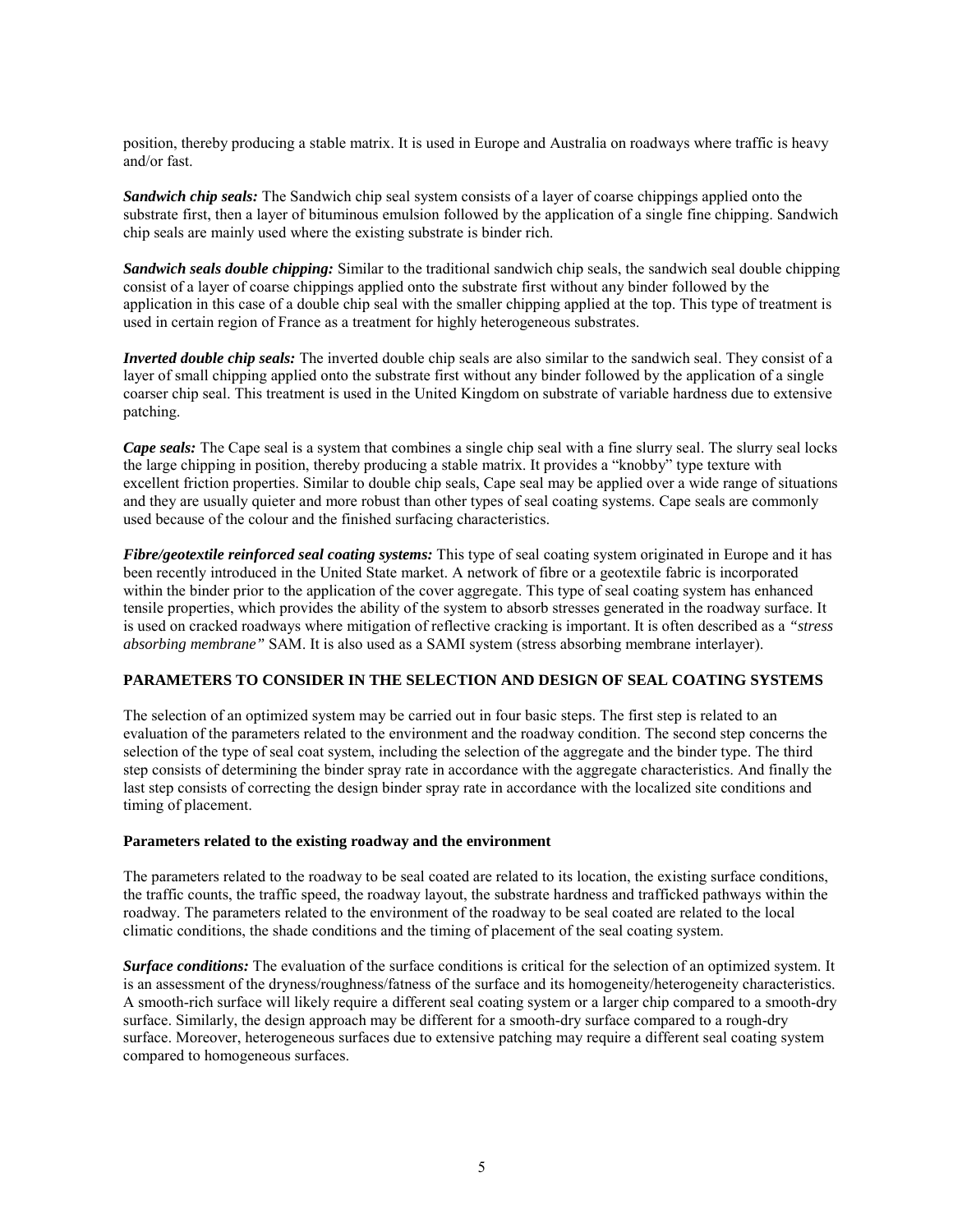*Road hardness:* The road hardness is the assessment of the potential of the aggregate to indent the existing roadway surface. It is a property influenced by the surfacing material and the local climate. This is a critical property to accurately assess to select the correct size of aggregate. The UK and Australia have developed and standardized hardness probes and methods to measure this property. It should be noted that both the UK and Australia use with success seal coating systems in urban areas and on high volume roads. Generally, on soft substrate a larger aggregate is used while on a hard substrate a smaller aggregate is used. The binder spray rate is also adjusted accordingly.

*Traffic categories:* The evaluation of the volume of traffic per each lane of the roadway is critical for the success of the treatment. The traffic, especially the volume of heavy vehicles, embeds the aggregate into the binder and the substrate. In a certain manner, the traffic itself is part of the method of placement. The determination of the binder spray rate is closely associated with the traffic travelling in the lane. The binder rate may be different from one lane to another on the same roadway. The best example to illustrate this approach is the rate of binder required for a system applied on the travelling lanes of a four-lane roadway compared to the rate required for the passing lanes.

*Traffic speed:* The traffic speed may also be a factor to consider in the selection of the seal coat system. If the traffic is moving at a high speed, it increases the risk of having aggregate come loose. Multi-layer seal coating systems may be preferable on high speed roadways. For the purpose of the selection of a seal coating system the UK considers roadways as high speed, when the travelling speed is greater than 80 km/hr.

*Roadway layout:* Vehicles travelling on a roadway with a steep gradient and tight curves induce stresses in the surfacing differently than the same vehicle travelling on a straight and flat roadway. Similarly, additional stresses are transferred into the surfacing system of the roadway at intersections where traffic is stopping and turning. Considerations ought to be given to these factors in the selection of an optimized seal coating system.

*Trafficked pathways:* Roadway surfaces are not trafficked uniformly across their width. The embedment of the aggregate is greater in the wheel path compared to the centre of the roadway or in between the wheel path of a lane. Whenever practical, the usage of a higher binder rate is usually considered for the areas of a roadway that are less trafficked to compensate for the lack of kneading action provided by the traffic to embed the aggregate.

*Climate and Timing of placement:* The placement of seal coating system must be carried out in the summer months. Moreover, the success of a seal coat treatment is not only related to favourable climatic conditions during placement, but also, and very importantly, the following weeks after the placement of the system. This is particularly important to ensure the long term stability of the system. As indicated before, the traffic contributes to the embedment of the aggregate into the binder and the substrate. The embedment and the kneading action induced by the traffic, only occur if the temperature of the roadway is warm. If the aggregate of the seal coat system is not properly embedded into the substrate before the onset of the cold weather, snowplough damages can occur during the winter months. If work must be carried out at the end of the season, finer multi-layer type systems may be less at risk than a single seal with coarse aggregate. The usage of a premium binder may also reduce the possibility of snowplough damage. Increasing the binder rate may also be considered as a measure to prevent snowplough damage, but it also increases the risk of bleeding the following summer. It is important to carry out the placement of a seal coat system under good weather, yet it is probably just as important that a few weeks of good weather remains after the work is completed to allow the traffic to complete the embedment of the seal coat system.

*Shade conditions:* Seal coating systems applied on roadway surfaces constantly shaded by trees or other object tend to remain cooler than the areas exposed to sun. The embedment of the aggregate into the substrate/binder will be less in the shaded areas compared to the areas exposed to the sun. The rate of binder is normally increased in these areas to take into account the lack of warmth of the roadway surface due to shading.

### **Selection of the type of seal coat system**

The selection of the type of seal coating system for a specific roadway depends on a number of factors. The usage of flow diagrams, a catalogue of systems or decision trees are common. Computer programs have been developed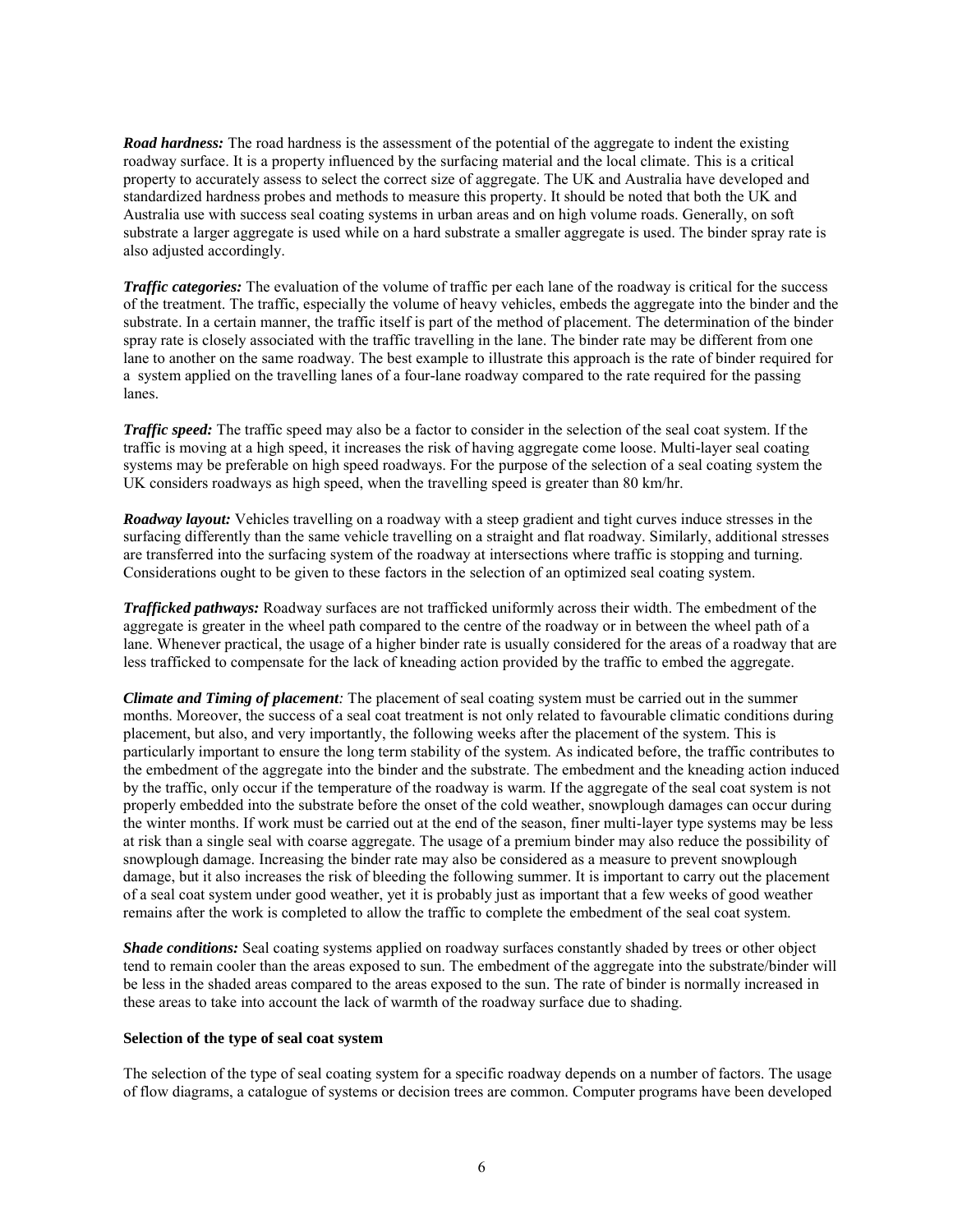in France and in the UK to help with selection of optimized systems. The local experience is required to develop selection systems that accounts for the local conditions. For example, snow removal and snowplough damage is a very important factor to take into consideration in many parts of Canada and it needs specific attention, while in other counties the variation in the hardness of the substrate requires a more specific evaluation. It is the case in the southern US where the indentation of the aggregate into the substrate will be significant because of the long period of warm weather. Other factors such as reduction of initial aggregate loss or the pressure to open the road to traffic may influence the selection of an optimized system. Moreover, there may be reasons other than those included in standard selection process that may influence the final selection of an optimized system. Noise generation may be a factor to consider in the selection of the system. If noise is a factor the selection of a finer multi-layer system may be preferable, even though a single chip seal may be adequate.

### **Parameters related to the aggregate**

The aggregate parameters necessary for the determination of the binder spray rate in accordance with the aggregate characteristics are related to the *average least dimension* of the aggregate and the *voids in the loose aggregate*. The *average least dimension* represents the average of the thickness of all individual particles when the particles lie with their least dimension upwards. The aggregate flakiness and gradation are evaluated to determine the *average least dimension* of the aggregate. The *voids in the loose aggregate* provide an indication of the space available to fit the binder in between the aggregate particles. The aggregate loose unit weight along with the aggregate specific gravity is used to determine the *voids in the loose aggregate*.

*Flakiness:* The flakiness of the aggregate particle is evaluated by determining the percentage of flat particles within the aggregate. The preferred shape of the cover aggregate is cubical rather than flaky. Flaky particles tend to lie on their flat side in the wheel paths and tend to lie randomly in the less trafficked areas. An excessive amount of flaky particles in a seal coating system may cause the system to bleed in the wheel paths and to be more susceptible to snowplough damage and aggregate dislodgment in the less trafficked areas. The flakiness characteristic of the aggregate is determined using different methods; the Flakiness Index is however widely used. It is defined as the percentage of the aggregate particles having their least dimension less than 60% of the average size of the aggregate. The least dimension of an aggregate is defined as the minimum opening of a slot through which the aggregate can be passed. The tolerance limits for the flakiness of the aggregate are modulated in accordance with traffic but generally should be less than 30.

*Gradation:* Along with the shape, the gradation of the aggregate is assessed to determine the *average least dimension* of an aggregate. The *average least dimension* of an aggregate is influenced by the mean size of an aggregate. An aggregate is considered coarse if its gradation is positioned in the lower part of the gradation band, normal if it is positioned in the middle and fine if it is positioned in the upper part. Accordingly, the mean size of the aggregate varies from coarse to fine gradations within the same gradation band. The optimal binder spray rate for a single chip seal system may vary as much as ten percent between a coarse aggregate and a fine aggregate even when both chips comply with the same single-size gradation band. The impact of the aggregate gradation on the binder rate is less for the secondary layers of multi-layer chip seal systems.

*Loose Unit Weight:* The loose unit weight of an aggregate is used to determine the *voids in the loose aggregate* parameter. It is used along with the *average least dimension* parameter to determine the design binder spray rate specific to the aggregate. It is used to calculate the voids expected to remain between the aggregate particles after rolling. The loose unit weight of an aggregate depends on its gradation, shape and specific gravity. Graded aggregate may range from dense graded to gap graded. They tend to have a greater loose unit weight compared to chippings, thus, they provide less space for the binder. Dense graded aggregate are the least desirable type of aggregates for seal coating as they tend to provide less space for the binder. Consequently, dense graded seals may flush and/or ravel depending on the variation of the aggregate gradation.

*Angularity:* Even though, the angularity of the aggregate is not a factor considered in determining the design binder spray rate, it is important factor to take into account in the overall performance of the seal coating system. Closely knitted mosaics are more difficult to achieve with round particles compared to angular, crushed particles, therefore, round particles seal coating systems tend to be more prone to aggregate dislodgement cause by the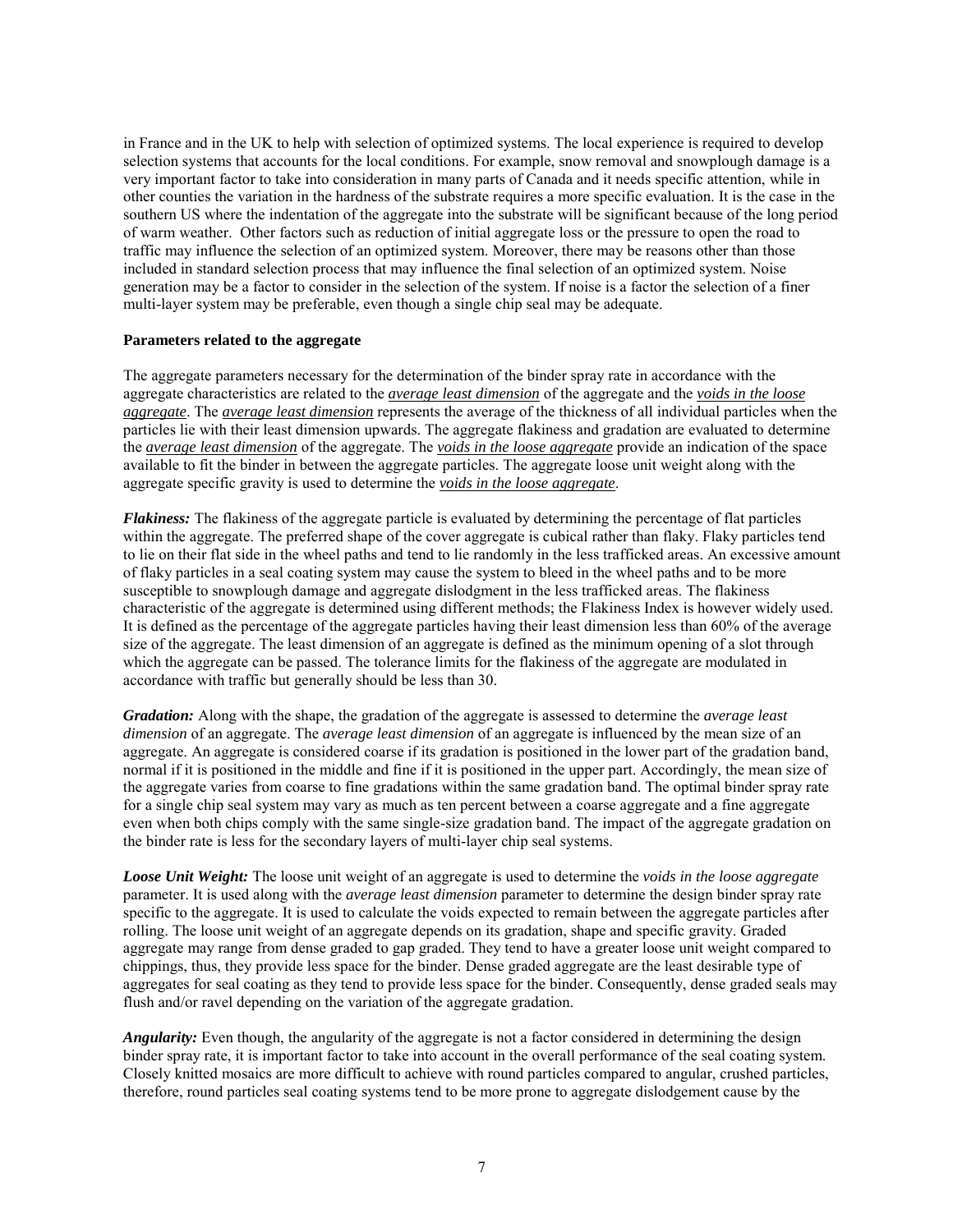rolling of the aggregate. Field experience has revealed that round particle chip seal systems tend to perform better than round particle graded seals providing the proper embedment of the chip has been achieved.

### **Parameters related to localized site conditions**

As indicated before the selection of an optimized seal coating system for a specific roadway depends on a number of factors, which may vary within a site. Roadway parameters that influence the selection of an optimized seal coating system may vary within a site longitudinally and/or transversely. A steep gradient may be treated differently in an uphill direction compared to the downhill direction. The shaded areas may require additional binder compared to the non shaded areas within the same site. A job site may be divided into homogenous sections to account for the factors influencing the selection and the design of optimized systems.

# **SELECTION OF AGGREGATE AND BINDER**

### **Aggregates**

*Aggregate type:* As indicated in the section describing the various families of seal coating systems, there are three types of seal coating systems, which are differentiated with the type of aggregate used to build them. The onesized aggregate systems are referred to as chip seals and the graded-aggregate systems are referred to as graded seals.

Each aggregate system may be described as follows:

- The one-sized aggregate systems are built using clean chippings. Chippings are defined as one-size aggregate if nearly all the aggregate particles are contained between two consecutive sieves that obey the general rule of  $d \ge 0.6D$  where "d" represents the size of the smaller sieve, while "D" represents the size of the larger sieve. The common sizes of the chippings, expressed in d/D, are 2/4 mm, 2/6 mm, 4/6 mm,  $6/10$  mm and  $10/14$  mm. Coarser chippings  $(14/20$  mm) are also used as the primary layer of triple chip seals.

- The graded-aggregate may be dense graded or gap graded. They are usually unwashed and the dust content may range between 1 to 8 percent. The nominal maximum size of the aggregate or the D value ranges from 10 mm to 16 mm. Coarser graded-aggregate such as 20 mm are occasionally used as the first layer of multi-layer systems.

*Cleanliness:* The cleanliness of the chipping is of the utmost importance for the success of any of the chip sealing systems. The presence of a thin layer of dust on dry chipping will prevent bonding between the chipping and the binder. Chipping is considered cleaned when the proportion of particles passing the 75 µm sieve is 1 per cent or less. In some cases, the specified maximum particles passing 75 µm may be as low as 0.3 %. The cleanliness requirements for graded-aggregate seal coating systems requirements are not as stringent. The anionic high float type emulsion used with this type of aggregate contains a wetting agent, which allows proper bonding. However, the development of aggregate/binder adhesion and strength may be slow, which limits the usage of this type of seal coating system to lower volume roads.

*Aggregate selection for primary layer:* The toughness of the primary layer of chippings (or chipping of a single chip seal system) is modulated in accordance with traffic loading. The chippings used for the primary layer are selected in accordance with traffic to provide friction as well as resistance to crushing and abrasion. For most chip sealing systems the chipping of the primary layer protrude at the surface to provide friction as well as crushing and abrasion resistance. The thickness of a chip seal system is closely related to size of the chipping used for the primary layer. In the case of an inverted double chip sealing system the objective of the primary layer is different, thus, the toughness of the primary layer of chip is not as critical. The first layer smaller chipping is applied to produce a more uniform surfacing of a roadway with variable hardness. Similarly, the first layer of a double graded-aggregate seal provides uniformity and also surface cohesion. In both cases, the inverted double chip seal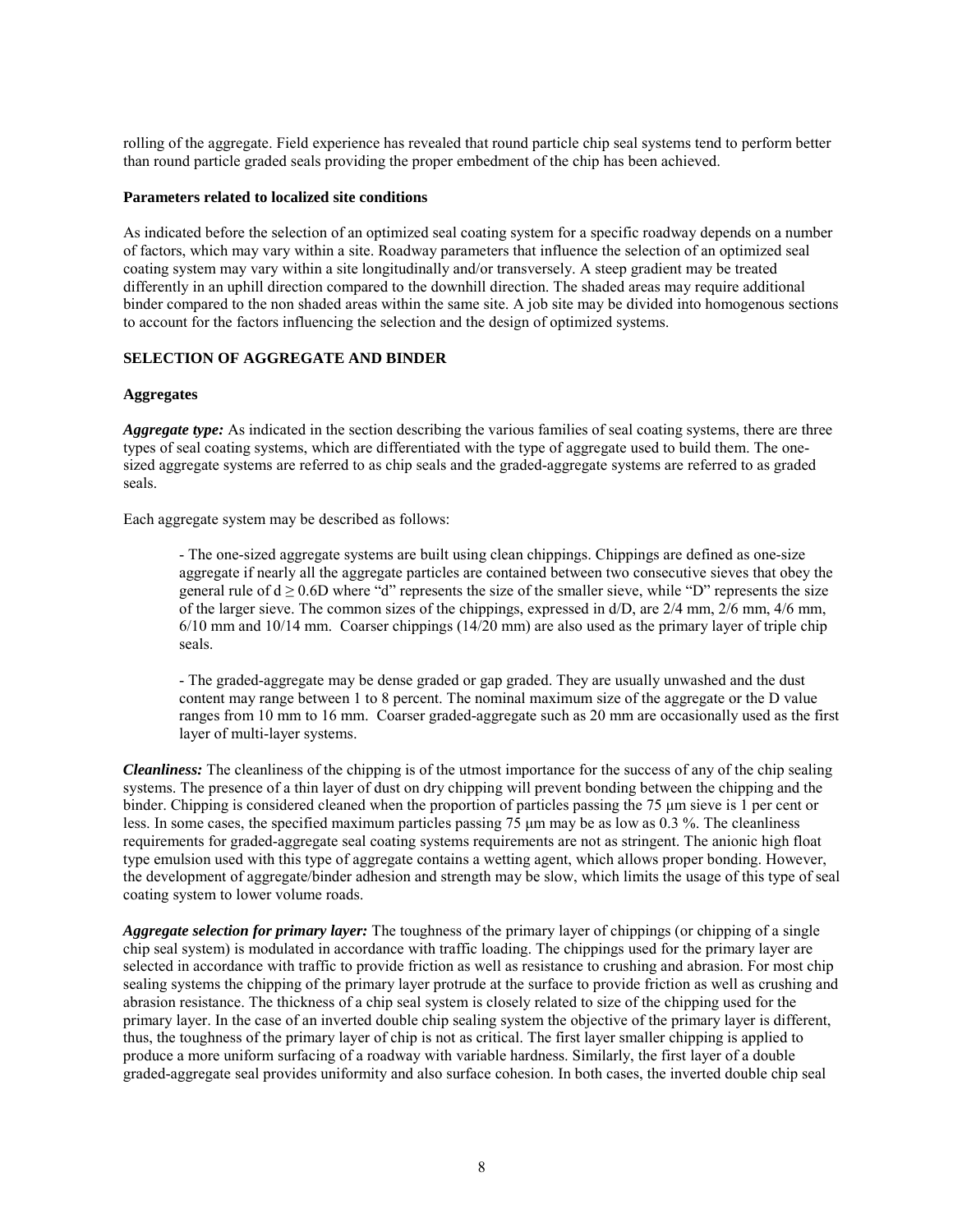and the double graded-aggregate seal, the aggregate of the primary layer are not protruding at the surface of the roadway.

*Aggregate selection for secondary/tertiary layer:* The role of the secondary/tertiary layer of a multi-layer chip sealing system is to lock the chipping of the primary layer in position. The toughness of the frictional properties of the chipping of the secondary layer is also important but not as critical as what is required for the chipping of the primary layer. The chippings are smaller and selected to fit within the interstices left within the chippings of the primary layer and pack around the larger chipping in position.

*Aggregate size selection:* The aggregate sizes for the seal coating systems are selected in accordance with both the traffic and the hardness of the existing roadway. On softer substrate and/or higher volume roads increased embedment is expected, thus, multi-layer chip seals with a larger primary layer chip may be required. In contrast, on harder substrate and/or lower volume roads less embedment is expected, therefore, small chippings single chip seals or multi-layer chip seals with a smaller primary layer chip may suffice.

## **Binder**

*Binder types:* There are four families of binders that have been used over the years for seal coating: cutback bitumen, tar-bitumen blend binders, hot sprayed bitumen and bitumen emulsions. Yet, the implementation of more restraining health and safety regulations has spurred the development and the usage the bitumen emulsions. Bitumen emulsions are the preferred binders for seal coating in many industrial countries. There are mainly two types of emulsions used for seal coating; anionic high floats and cationic emulsions. The emulsions are further classified in accordance with their setting characteristics and their viscosity. Regardless of their type, emulsions may be modified with polymer or unmodified.

*Anionic high floats emulsions:* The anionic high float emulsions set as water evaporates and they are usually not chemical sensitive to the mineral nature of the aggregate. The build up of cohesion and adhesion of anionic high float seal coating systems may be considered medium setting to slow. Therefore, it is possible to include a wetting agent in the manufacturing of high float emulsions to facilitate the coating of large particles even in the presence of dust. Anionic high float emulsions are mainly used with graded-aggregate seal coating systems. The setting and viscosity characteristics of high float emulsions are selected in accordance with the gradation of the aggregate. Slower setting high floats with lower viscosity is preferred for dense graded aggregates while faster setting with higher viscosity high float emulsions is preferred for gap graded aggregates.

*Cationic emulsions:* Contrary to anionic emulsions, the setting of cationic emulsion is strongly affected by the chemical nature of the aggregate, which destabilizes cationic emulsions causing them to break and set rapidly. Thus, gain in strength of cationic seal coat systems is more rapid than with anionic type systems. Consequently, cationic emulsions seal coating systems are preferred where and when the success of the treatment is highly dependent on the rapid gain of strength of the system, which is essentially associated with the build up cohesion of the systems and the build up of adhesion of the binder with the aggregate. The surface area of the aggregate influences the setting of cationic emulsions. Therefore, the presence of high surface particles, dust, may cause the emulsion to destabilize in an uncontrolled manner, which may in return, prevent the binder to build up adhesion with large particles. Fast setting and high viscosity cationic emulsions are the preferred binders for dust free chippings used to produce the various types of chip sealing systems.

*Modified bitumen emulsions:* Bitumen emulsions, anionic or cationic, may be modified by the addition of polymers to enhance their adhesion and cohesion properties. Compared to unmodified emulsions, polymermodified emulsions are not as thermally susceptible. They also provide both, better early adhesion to the aggregate and better long term durability as binder film thickness increases. Polymer-modified emulsions are particularly suitable for high volume roads and/or where snowploughing may be considered aggressive.

*Binder/aggregate adhesion properties:* The initial test in determining the adhesion properties of a binder/aggregate system consists of making sure that the emulsion has the ability to coat the aggregate. A simple coating/boiling test is performed to verify the compatibility of the emulsion with the aggregate. The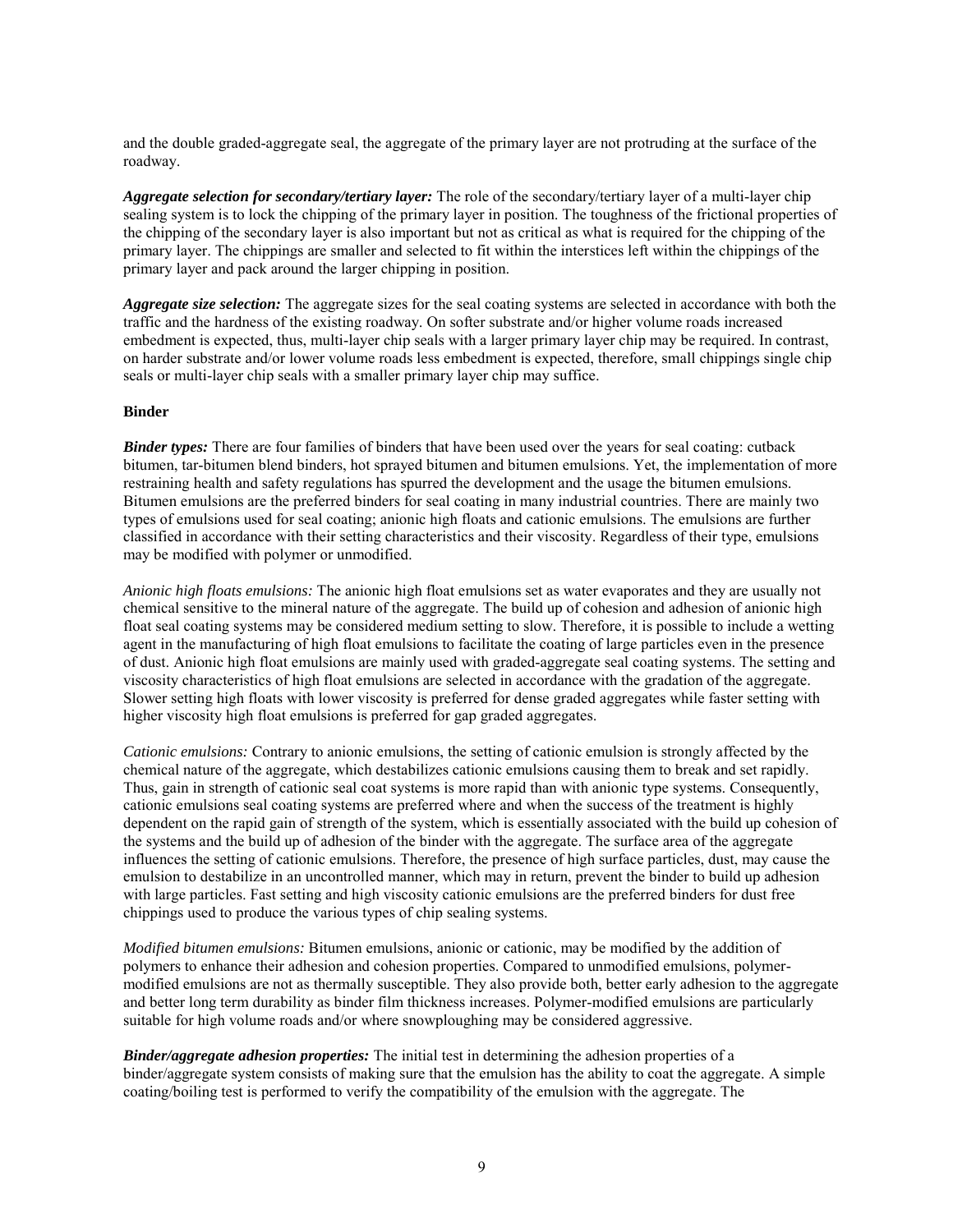binder/aggregate compatibility test may be performed for both graded-aggregate seals and chip seals. However, other adhesion property tests such as the Vialit test or the Sweep test are specific to chips seals or gradedaggregate seals using gap graded aggregate. The adhesion properties of the binder/aggregate system over the life of the treatment are verified using the Vialit test. The Vialit test replicates the ability of the binder of a chip sealing system to retain chips under different environmental conditioning. The active adhesion property is verified by performing the test with specimens prepared with wet aggregates. Wet conditioning of the specimens before testing is used to verify the passive adhesive properties of the binder/aggregate system. Performing the test after freezing the specimens may also be performed to verify the adhesion properties of binder/aggregate system subjected to freeze/thaw cycles.

*Rate of adhesion/cohesion build up:* The rate at which seal coating systems build up strength may also be verified to determine the suitability of the systems for usage on roadways where early return to traffic is important. The recently developed sweep test provides excellent information in this regard. The test simulates potential aggregate loss caused by the brushing action of a sweeper on the surface of freshly place seal coating system.

## **SPREAD RATE OF AGGREGATE AND BINDER**

### **Rate of spread of aggregate**

The spread rate of the aggregate is determined using empirical methods based on field trials or by methods based on the aggregate properties such as the *average least dimension,* the *voids in the loose aggregate* and the *bulk specific gravity* of the aggregate. The method based on the aggregate properties has been developed specifically for chip seals systems. The aggregate spread rates for graded-aggregate seals are determined by trial and error based on coverage of the binder. The selected coverage varies from one system to another and from one layer to another.

Some cover aggregate gets thrown to the side of the roadway by the traffic. The amount of traffic whip-off varies from one type of system to another and also from one layer to another, plus traffic speed. For the single treatments, single chip seals or the single graded-aggregate seals, the coverage is usually  $100\% + 5\%$  whip-off for the single chip seals to 100% + 10% whip-off for the single graded-aggregate seal. The lower layer chips of multi-layer systems are usually applied at coverage equal or less than 100% of the surface to provide space to place the smaller upper chips within the chips of the lower layer. Again, the typical coverage varies from one system to another and is also associated with the number of binder applications. For example, the racked-in system has only one layer of binder and two layers of chips; the first layer may be set at 100% - 25% and the second layer may be set at 100% - 20%. The whip-off aggregate may be relatively high compared to a double chip seal, where the first layer may be set at 100% - 5% and the second layer is set at 100% +10%. Even though, there is less coverage with the racked-in system compared to the double system, the whip-off aggregate is greater because of the total surface of the binder available.

### **Rate of spray of binder**

The success of a seal coating operation is highly dependent in the approach taken to establish the rate of spray of binder. The spray rate of binder is commonly determined in three stages consisting of: establishing a basic spray rate of binder for the selected system using the information available for the site; then corrections are applied to the basic spray rate based on the aggregate properties; and, finally correction factors are applied to the spray rate of the binder for localised adjustment within the site.

*Basic spray rate:* Basic spray rate is established using the information specific to both, the site and the selected seal coating system. The information specific to the site includes: the existing surface conditions, the traffic count, the traffic speed, the roadway layout, the substrate hardness and trafficked pathways within the roadway, local climatic conditions, the shade conditions and the timing of placement of the seal coating system. The information specific to the selected seal coating system is related to the number of aggregate layers and the size of the aggregate selected. The UK approach and the French approach in establishing binder basic spray are quite similar. Comprehensive tables have been published and even computer software has been developed to determine basic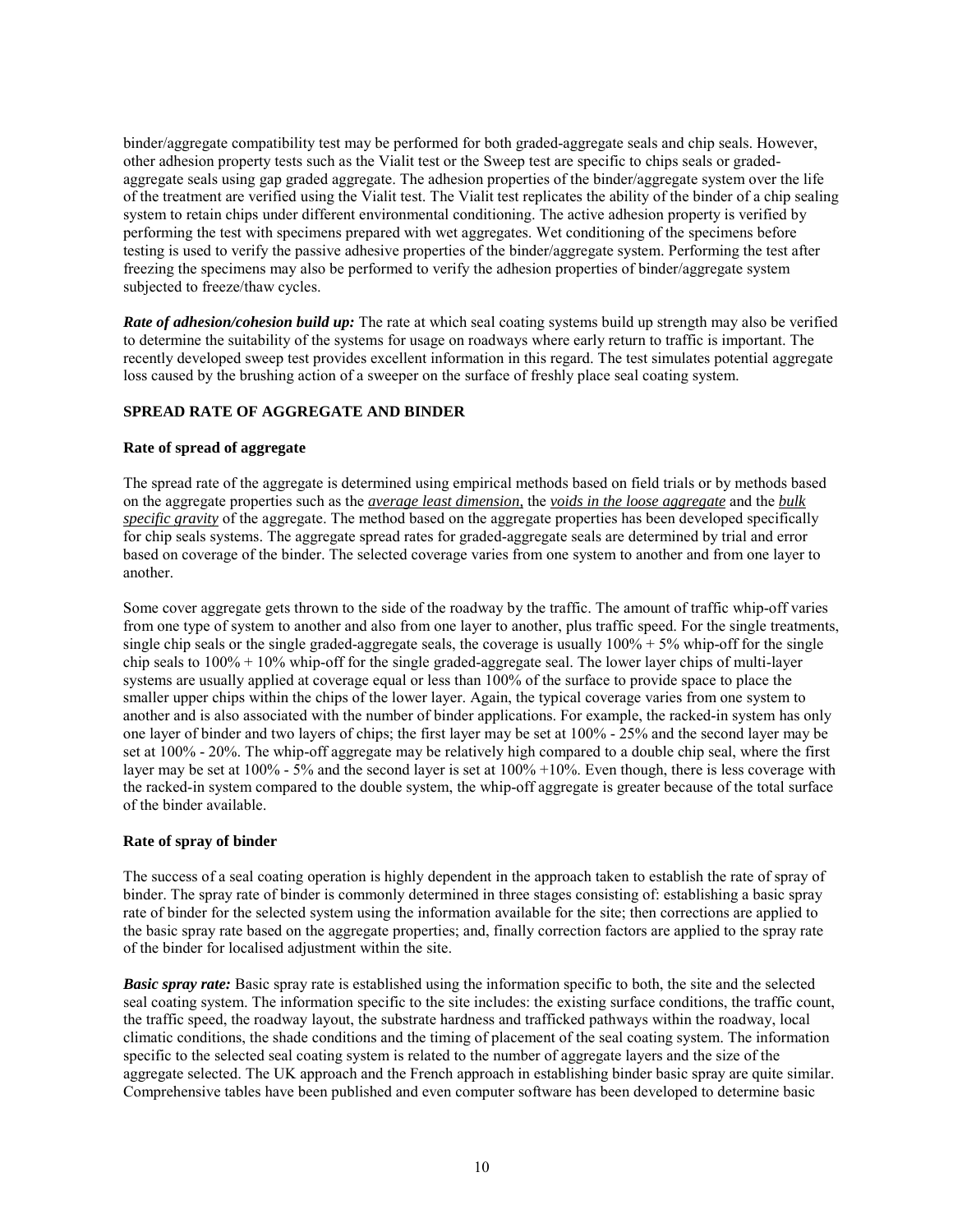binder spray rates. The North American approach still relies on the experience of the localized agency. The basic spray rate designs are provided in tables, but in a much more generalized manner compared to the UK/French approach that specifies the parameters to evaluate so a basic spray rate design can be obtained.

*Corrections related to the aggregate shape and gradation:* Once the aggregate becomes available the spray rate of binder may be corrected in accordance with the flakiness of the aggregate and its gradation. The optimum binder spray rate is established in relation to the voids available within the aggregate mosaic. After embedment of the aggregate mosaic, the optimum volume of residual binder should represent approximately 70 % of the voids available within the mosaic. In the trafficked areas such as the wheel paths, correction factors based on the *average least dimension* of the aggregate are applied to the basic spread rate. However, in the less trafficked areas of the roadway where aggregate particles may not lay flat or be fully embedded in the binder/substrate a higher binder rate may be considered. This is particularly critical to account for potential of snowplough damage. In the State of Minnesota, correction factors based on an average of the aggregate *mean dimension* and its *average least dimension* is applied to the basic spray rate.

*Localised site corrections:* Localised correction factors are applied to specific areas along the site to account for specific conditions, which are mainly shade, sharp curves, steep gradients, intersections, local traffic and substrate changing conditions. The localized site corrections are either applied ahead of time if the information is available or as the work progresses on site. When more than one layer of binder is applied, the correction factors are usually applied to the last layer of binder except for the substrate changing conditions. In this latter case the correction factors are applied to the first layer of binder.

## **SITE PREPARATION AND SCHEDULING OF WORK**

### **Substrate repairs**

The effectiveness of any seal coating operation is closely associated with the site preparatory work. The purpose of the preparatory work is to obtain a substrate as uniform as possible. Ideally, the preparatory work should be carried out well before the seal coating operation occurs to let the traffic knead the surface.

*Surface deformations:* Substrate repairs are often necessary prior to the placement of any seal coating systems when surface deformations exceed 30 mm. The repairs are usually performed using bituminous materials specifically formulated for this application.

*Cracking:* Fatigued areas are usually repaired by simply removing and replacing these areas. Thermal cracking and longitudinal cracks are sealed using crack-sealant material. Non active surface cracks usually do not necessitate any treatment.

*Surface defects:* Pot holes are repaired using solvent free bituminous material. Streaking of the existing seal coat and snow plough damage may be repaired using a single seal coat system.

*Bleeding:* Spreading dust free chips on the defective areas during warm weather may repair bleeding areas. The gradation of the chips is selected in accordance with the possible indentation of the chips. The usage of pre-heated dust free chips has been done successfully as well. The usage of sandwich chip seal adapted for this application is also a viable option. However, in certain cases the removal of the bleeding material may be the only effective solution.

## **Timing of placement**

The timing of placement is critical for the success of seal coating work. It is particularly important to schedule the work for the higher volume roads during the warmest months of the construction season. The effectiveness of the treatment is related to the good weather during the work but also after the work is completed. On higher volume roads, seal coating systems are usually slightly leaner to avoid bleeding and the build up of strength of the system is highly dependant of the embedment of the aggregate in the binder/substrate. Conversely, seal coating systems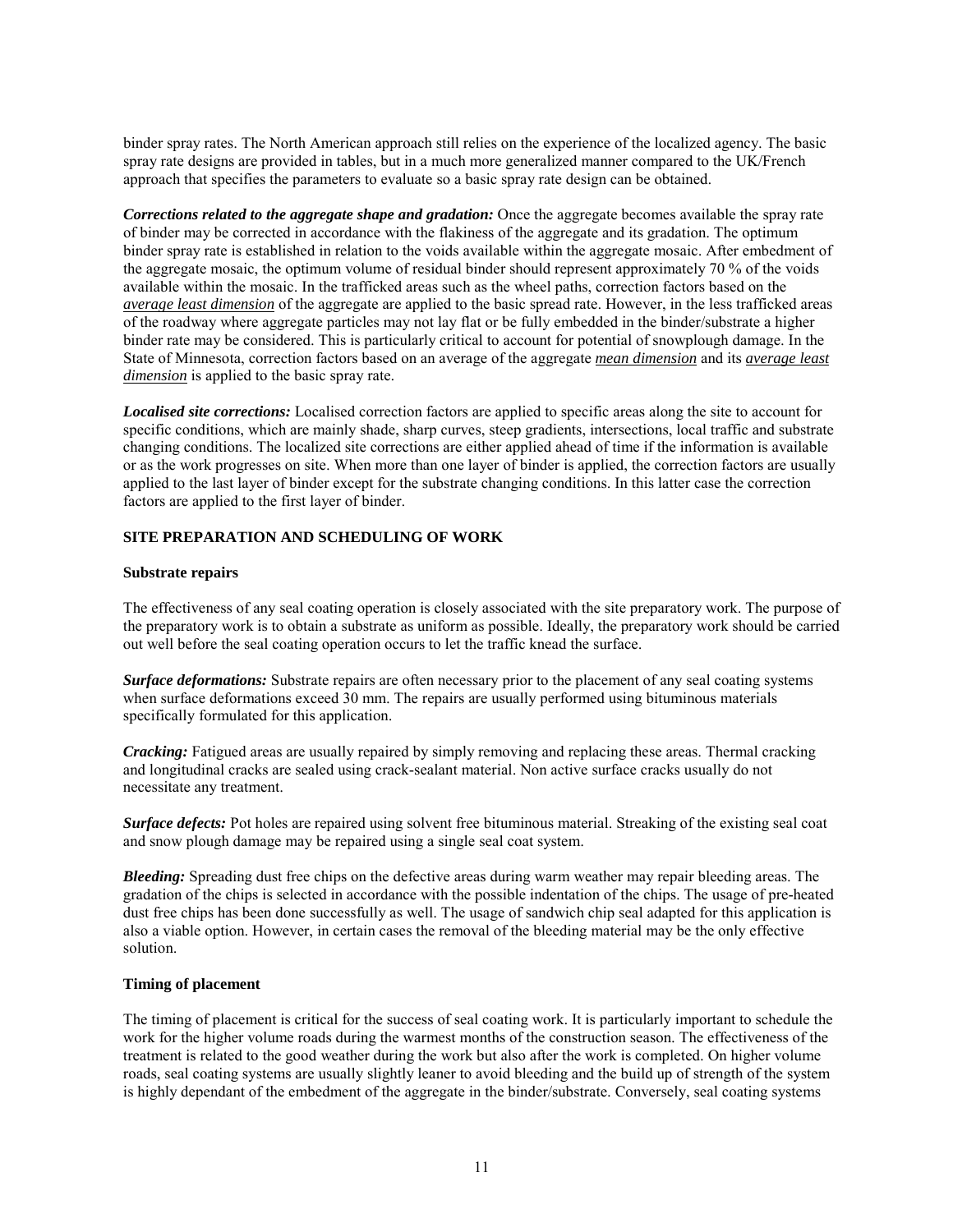placed on lower volume roads requires more binder and their effectiveness is less dependant on the kneading action of the traffic. Nevertheless, it is important to start the seal coating work as weather permits in the early part of the construction season to limit as much as possible late season work.

## **EQUIPMENT**

## **Binder Distributor**

The binder distributor, also called sprayer is used to apply the binder onto the roadway. The success of any type of seal coating work is closely related to the accuracy of binder placement that the sprayer can provide. Binder distributors include a storage tank and a spray bar usually mounted on a truck chassis. The storage tank is insulated and equipped with a heated system to maintain the binder at the proper spraying temperature. The spray bar is mounted at the rear of the truck chassis and it is fitted with spray nozzles evenly spaced at usually 100 mm intervals. It is common that the spray bay may be extended from 2.5 m to 9.0 m. Binder distributor are equipped with programmable logic control (PLC) systems to maintain the rate of binder application constant regardless of the speed of the machine.

### **Aggregate Spreader**

The aggregate spreader or chipping spreader is used to place, at a specific rate, a uniform aggregate cover onto the roadway. Aggregate spreaders are either self-propelled or attached to the dump truck tail gate. Some self-propelled aggregate spreaders have the capability of placing the aggregate onto the roadway at variable width up to 7.5 m. The self-propelled spreader pulls the supply trucks. The aggregate is placed into a receiving hopper and it is conveyed towards the front of the machine to a system that drops the aggregate from a constant low height onto the roadway.

## **Combination Units**

These machines combine both the spraying of the binder and the placement of the aggregate within one chassis. The combination units were developed in Europe initially for localised repairs.

### **Rollers**

Pneumatic rollers are used to initiate the aggregate embedment into the binder and the substrate. The weight per wheel may range from 1.5 to 3.0 tonnes. Smooth drum rollers fitted with rubber liners have also been used successfully on roadways with good transverse profile. This type of roller is always used in association with pneumatic rollers.

### **Sweepers**

Sweepers are used to prepare and clean the substrate before the placement of the seal coating system and they are also used after the placement to evacuate the excess aggregate. There are two types of sweeper used: the rotary sweeper for the rural areas and the pick-up sweepers typically used in the urban settings.

### **PLACEMENT OPERATIONS**

## **Traffic control**

Seal coating system are generally placed with minimal impairment to traffic and the traffic is managed as per the local relevant regulations for traffic control for road work. However, the aggregate mosaic of a freshly placed seal coat may be fragile for several hours after the completion of the work. Vehicles rolling at high speed may unduly dislodge aggregates during the first few hours after the placement of the seal coat. Therefore, in addition to the regulations, specific reduce speed signage may be imposed to avoid flying chips. Speed enforcement may be necessary to ensure that the traffic adheres to the speed limitations.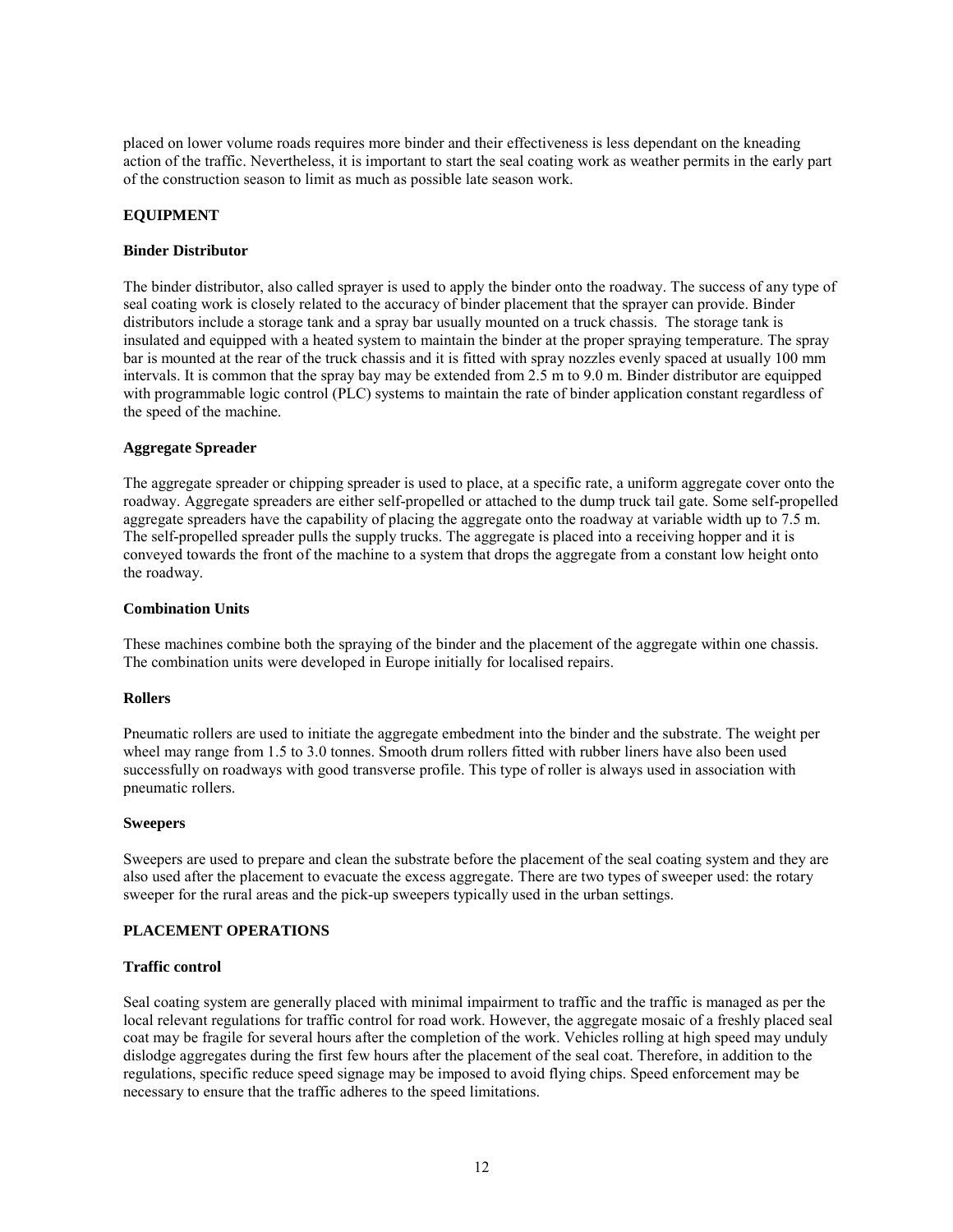## **Sweeping**

Roadway surfaces are generally swept before the placement of the seal coat to ensure bonding. Yet, on higher volume roads, sweeping may not always be necessary since the traffic itself tends to keep the roadway free of debris. Thermoplastic roadway marking may prevent bonding and it is mechanically remove before the placement of the seal coat.

## **Spraying of binder**

*Weather conditions:* The success of a seal coating operation is highly dependant on the weather condition while spraying the binder and the aggregate. Bitumen emulsion break slowly in cold or damp conditions as well as when the humidity is high. Evidently, the performance of seal coating work in rainy conditions must be avoided. Air temperature of 10ºC in the shade and rising is commonly used as guideline for seal coating.

*Equipment readiness:* Prior to the spraying of the binder various settings are checked such as the temperature of the binder, the condition of the spray bar (filters, nozzles, height, etc.) and the parameter introduced in the PLC system. The coordination with the aggregate spreading operation is imperative as it is important to place the aggregate onto the binder with minimal waiting time.

*Joints:* Seal coat joints are fragile and it is important to take particular care in their execution. Double coverage of the substrate with the binder at the transverse joint will result in localised flushing, thus, procedures are commonly in place to avoid overlap even for a few centimetres. Conversely, overlaps are necessary at the joint between two adjacent passes to maintain the set binder spray rate at the joint. The overlap distance is determined in accordance with the settings of the spray bar, which includes the spacing of the nozzles from one another, the spray bar nozzle alignment in relation to the spray bar and from one another, the spray bar height in relation to the ground and the spray fan angle. The location of the joint for multilayer systems is offset from one layer to another.

### **Placement of cover aggregate**

As indicated above the placement of the cover aggregate follows closely the spraying of the binder to facilitate the coating of the aggregate. The lapse of time between the placement of the binder and the placement of the aggregate is as short possible. Lapse of time between 20 and 40 seconds are adhered to with fast setting emulsion and/or to reduce the potential of the binder running into low areas of a deformed roadway surface.

The aggregate spread rate for the lower layer of multilayer seal coat systems must be maintained closely. Excessive placement of aggregate will impede the placement of the subsequent layers and as a result the locking up function of the aggregate from the subsequent layers may not be achieved.

### **Embedment of aggregate**

Pneumatic tire rollers provide the initial aggregate embedment into the binder and the substrate. Pneumatic tire rollers are well suited for this type of application as it applies uniform pressure onto the aggregate without crushing even on deformed roadways. The subsequent traffic completes the embedment, yet, on low volume roads the traffic may not be sufficient to fully embed the aggregate. Thus, the initial rolling provided by the pneumatic rollers becomes even more important.

Rolling procedures are established in accordance with the characteristics of the seal coating system. Intermediate rolling is necessary for certain multilayer systems while for others the rolling is performed after the placement of all the layers. Intermediate rolling is advisable for the initial embedment of the chips of the lower layer of a racked-in system, while it is advisable not to roll the first layer of chips before the second layer of a double chip seal has been applied. In this latter case, intermediate rolling may impede the binding and the locking up function of the second layer of chips.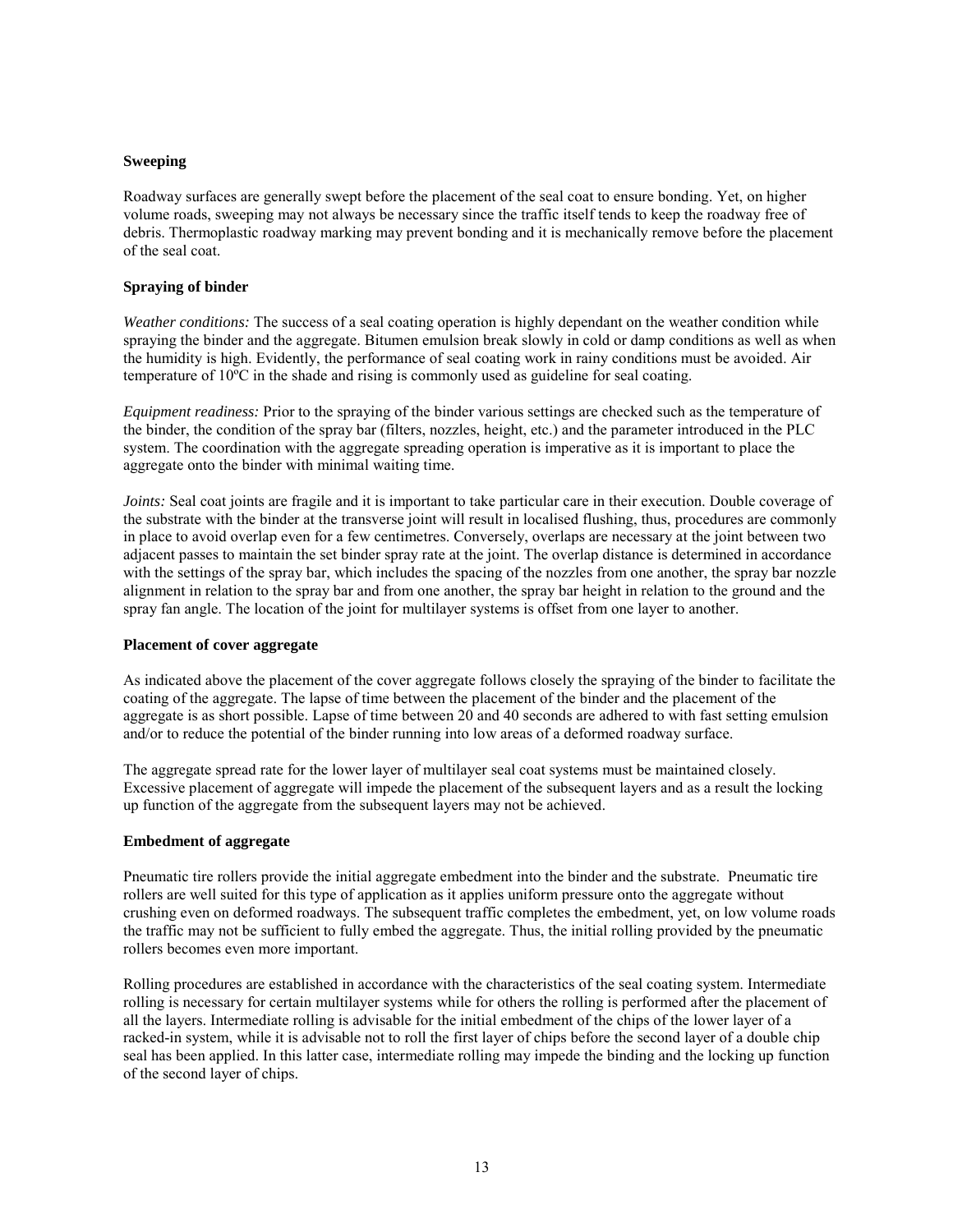# **Removal of surplus aggregate**

The aggregate surplus is common and it includes the aggregates that lay loose on top of the mosaic and the aggregate that were strip out of the mosaic by the traffic. The aggregate surplus is removed as quickly as possible to facilitate the embedment of the aggregate by the traffic and to avoid the danger related to the flying aggregate. Mechanical sweepers are used to remove the surplus aggregate as soon as the newly place seal coat is stable enough which may range from a few hours to one or two days after.

## **Quality control**

The success of a seal coating operation is closely associated with the calibration of the equipment, the quality control of the components and the control of the spread rate of the binder and the aggregate.

*Calibration of equipment:* The purpose of the equipment calibration is to ensure that the placement of the binder and the aggregate are uniform and at the rate expected in both directions: longitudinally and transversely. Calibration procedures are performed prior to the onset of the seal coating campaign and calibration checks are performed on a routine bases.

*Binder distributors:* The calibration procedure for binder distributors consists of ensuring that the settings of the distributor are adjusted properly. The settings include:

- the angle of the nozzles in relation to the within the spray bar and at the end of the spray bar to obtain equal coverage with each spray fan
- the height of the spray bar to ensure proper overlapping between the fans
- the temperature of the binder to ensure the pressure in the spray bar is maintained regardless of the viscosity of the binder
- the PLC system parameters to ensure that the spray rate of the binder is maintained regardless of the speed of the distributor.

The calibration is verified by spraying the binder onto retrievable devices/containers placed on the ground in a manner to obtain representative values of the spray rates in the longitudinal and transverse profiles. Many agencies consider the calibration of a distributor to be satisfactory when the measured values of the spray rate obtained from retrievable devices/containers are within 5 % of the target spray rate by weight.

*Aggregate spreaders:* Similar to binder distributors, the calibration of the aggregate spreader is verified and adjusted by spreading the aggregate onto retrievable devices/containers placed on the ground. The devices/containers are placed in a manner that representative values of the spread rate can be established by small increment in the transverse profile of the roadway. The procedure provides information that is used to adjust the opening of the gates of the aggregate spreader. Many agencies consider the calibration of an aggregate to be satisfactory when the measured values of the spread rate obtained from retrievable devices/containers are within 10 % of the target spread rate by weight.

*Calibration checks:* The calibration checks for both the binder distributor and the aggregate spreader consist of establishing the average spread rate of the binder/aggregate by relating the area covered to the amount of binder/aggregate placed.

*Control of components:* The control of the components consists of verifying that the binder and the aggregate delivered to the site meet their respective material specifications.

## **SUMMARY**

Seal coating systems offer quick, efficient and cost effective ways of maintaining roadways in regards to surface texture and friction, and to stopping both the ingress of water and the oxidation of the existing bituminous surfaces. As illustrated in this paper, there are many types seal coating systems available to practitioners ranging from the traditional single chip seals to fibre reinforced multi-application type seal coating systems. Therefore,